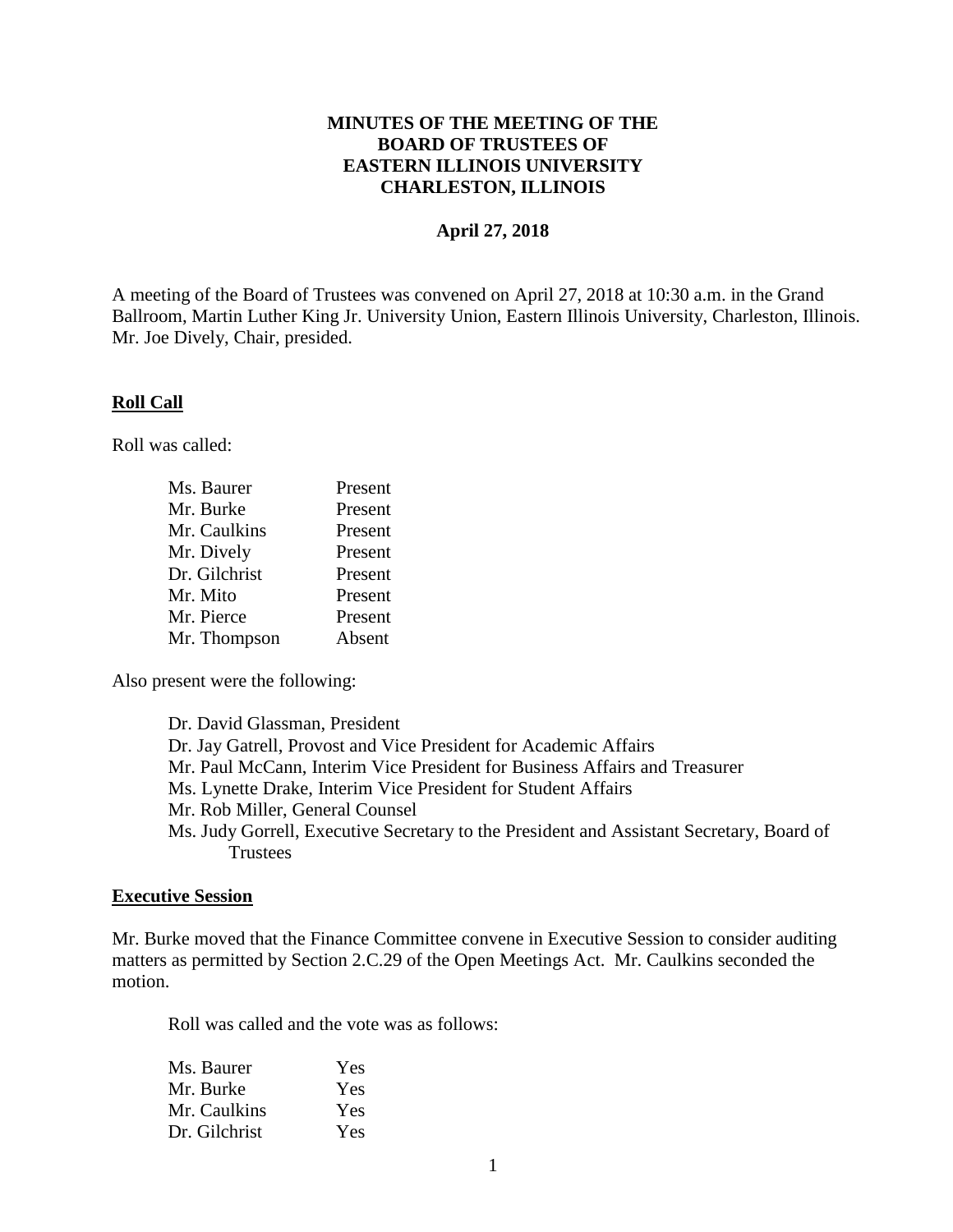| Mr. Mito   | Yes |
|------------|-----|
| Mr. Pierce | Yes |
| Mr. Dively | Yes |

Ms. Baurer moved to return to Open Session. Mr. Burke seconded the motion.

Roll was called and the vote was as follows:

| Ms. Baurer    | Yes |
|---------------|-----|
| Mr. Burke     | Yes |
| Mr. Caulkins  | Yes |
| Dr. Gilchrist | Yes |
| Mr. Mito      | Yes |
| Mr. Pierce    | Yes |
| Mr. Dively    | Yes |
|               |     |

Motion carried.

Ms. Baurer moved that the Board of Trustees convene in Executive Session to consider collective negotiating matters as permitted by Section 2.C.2 of the Open Meetings Act and pending, probable and imminent litigation as permitted by Section 2.C.11 of the Open Meetings Act. Mr. Caulkins seconded the motion.

Roll was called and the vote was as follows:

| Ms. Baurer    | Yes |
|---------------|-----|
| Mr. Burke     | Yes |
| Mr. Caulkins  | Yes |
| Dr. Gilchrist | Yes |
| Mr. Mito      | Yes |
| Mr. Pierce    | Yes |
| Mr. Dively    | Yes |
|               |     |

Motion carried.

Mr. Caulkins moved to return to Open Session. Mr. Pierce seconded the motion.

| Ms. Baurer    | Yes |
|---------------|-----|
| Mr. Burke     | Yes |
| Mr. Caulkins  | Yes |
| Dr. Gilchrist | Yes |
| Mr. Mito      | Yes |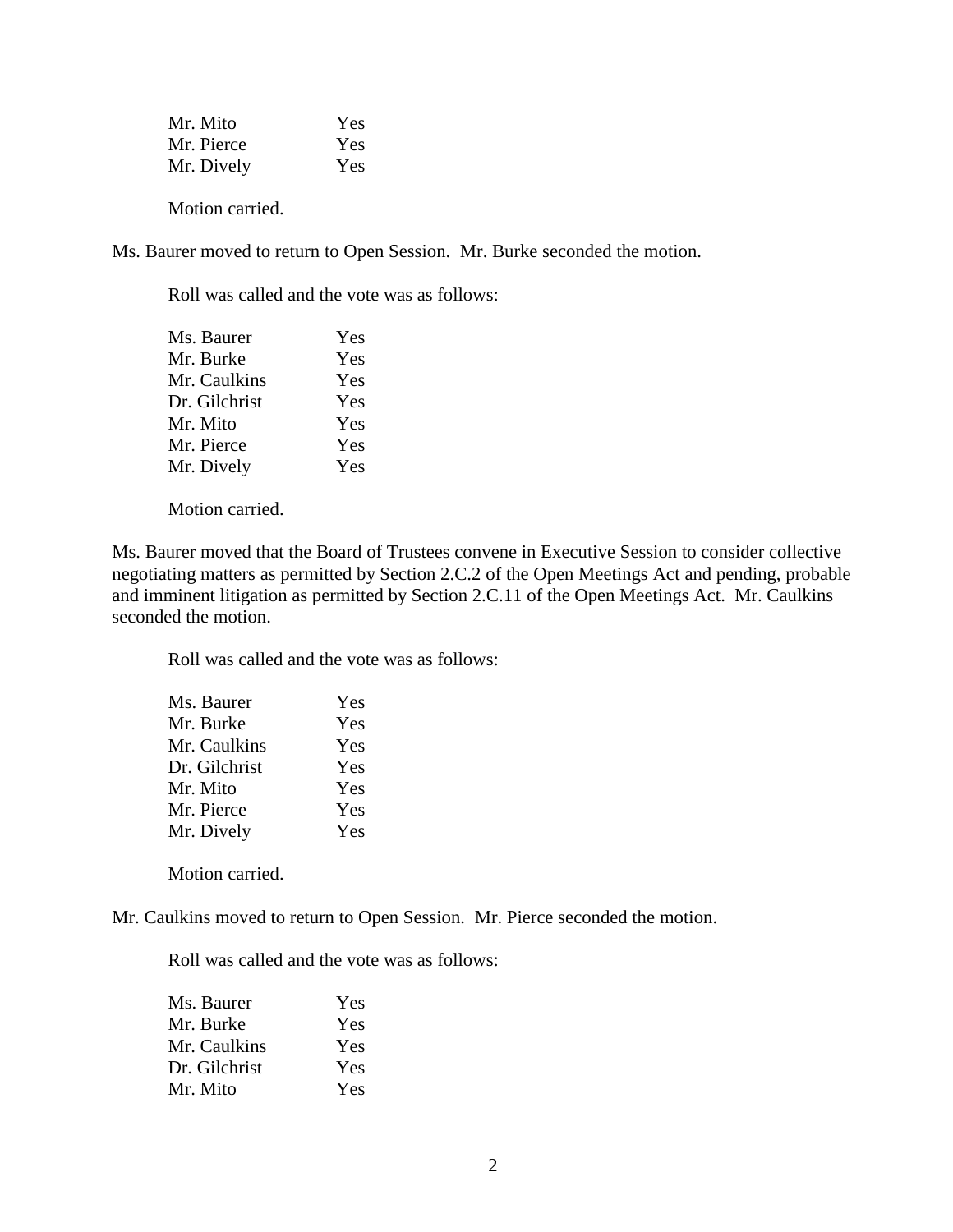| Mr. Pierce | Yes |
|------------|-----|
| Mr. Dively | Yes |

## **Information Items**

## **Report from Board Chair**

Mr. Dively noted several themes of progress in his report, such as a new president and strong provost, development of new programs based on the market, university community sharing the responsibility for recruiting students, Academic Affairs realignment and restructuring of colleges, and refining the Lumpkin College of Business and Technology. While progress is being made, the focus remains on a student-centered campus culture and delivering a superior undergraduate and graduate education.

## **Committee Reports**

## Executive/Planning Committee

Mr. Dively reported that the Executive/Planning Committee discussed the Trustee Training Conference to be held in Chicago this fall, received a Springfield update, an Enrollment Update, a Naming Committee Recommendation, and an Academic Affairs Realignment Presentation.

Board Relations Committee – No report.

#### Finance/Audit Committee

Mr. Burke reported that the Committee discussed the Tuition Recommendation, Graduate Student Fee Recommendation, Budget Update including a Statement of Cash Flow, and the purchase approvals that will come before the Board this afternoon. In Executive Session the Committee met with a representative from the AG office and a partner from the accounting firm to discuss our audit.

Board Regulations – No report.

## Academic and Student Affairs Committee

Mr. Mito reported on the Academic Affairs/Student Affairs Committee meeting. The Committee discussed a special fee for Clinical and Special Equipment, new programs for B.S. in Electrical Engineering and a B.A. in Television and Video Production, Promotion & Tenure Candidates, New Student Veterans Lounge, an Update on Campus Programs and Activities, and Special Recognitions.

## **Action Items**

1. Mr. Caulkins moved to approve the minutes of the Board Meeting on January 26, 2018. Mr. Pierce seconded the motion.

| Ms. Baurer    | Yes |
|---------------|-----|
| Mr. Burke     | Yes |
| Mr. Caulkins  | Yes |
| Dr. Gilchrist | Yes |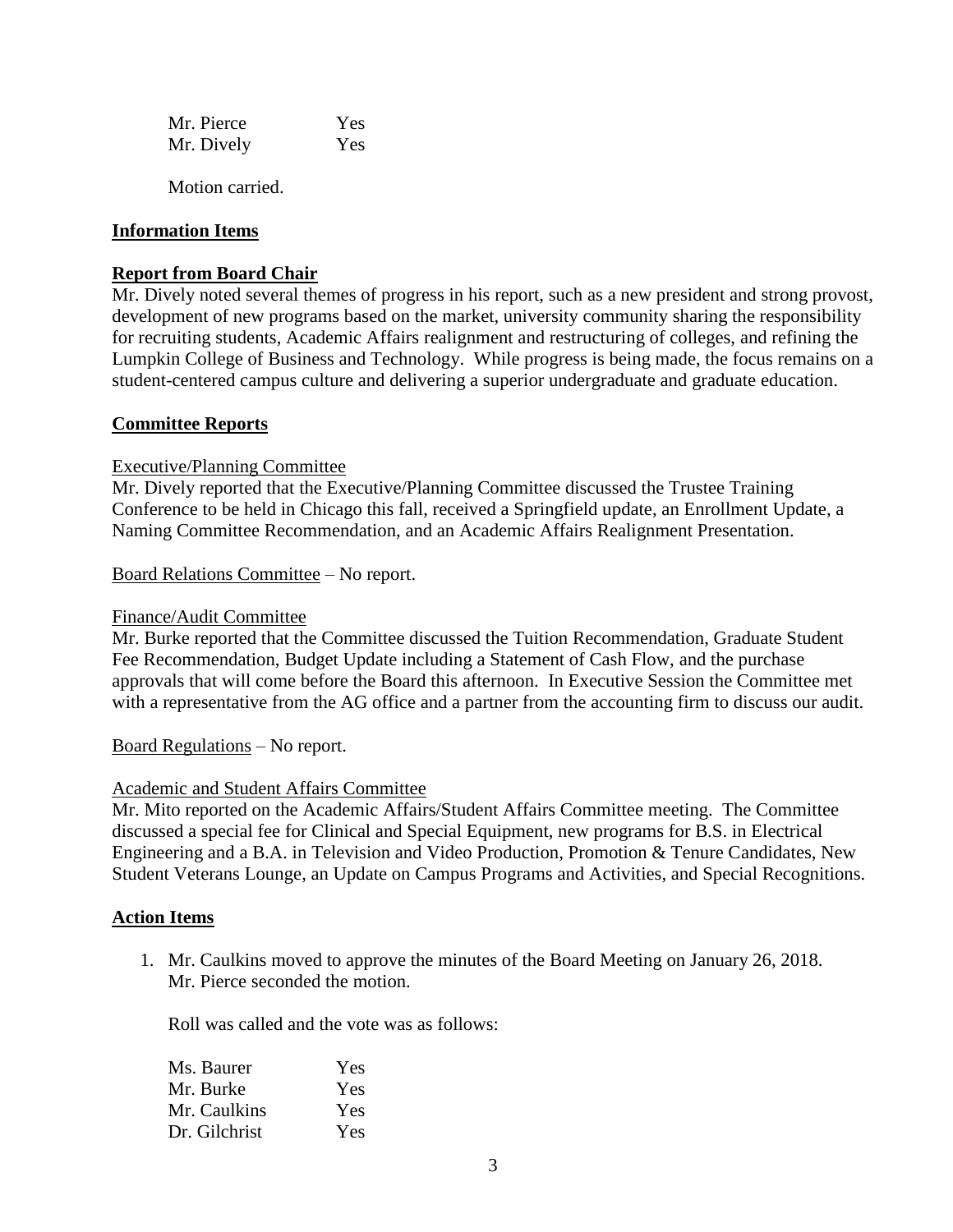| Mr. Mito   | Yes |
|------------|-----|
| Mr. Pierce | Yes |
| Mr. Dively | Yes |

2. Mr. Burke moved to approve the purchase of a membership in CARLI and access to several databases for Booth Library from the University of Illinois, CARLI, Champaign, IL. This is a sole source vendor, and the cost is not to exceed \$400,000. The fund source is appropriated and income funds. Mr. Caulkins seconded the motion.

Roll was called and the vote was as follows:

| Ms. Baurer    | Yes |
|---------------|-----|
| Mr. Burke     | Yes |
| Mr. Caulkins  | Yes |
| Dr. Gilchrist | Yes |
| Mr. Mito      | Yes |
| Mr. Pierce    | Yes |
| Mr. Dively    | Yes |
|               |     |

Motion carried.

3. Ms. Baurer moved to approve the purchase of various books and periodicals for Booth Library from EBSCO Industries Inc. Cary, IL. This is a sole source vendor, and the cost is not to exceed \$550,000.00. The fund source is appropriated and income funds. Dr. Gilchrist seconded the motion.

Roll was called and the vote was as follows:

| Ms. Baurer    | Yes |
|---------------|-----|
| Mr. Burke     | Yes |
| Mr. Caulkins  | Yes |
| Dr. Gilchrist | Yes |
| Mr. Mito      | Yes |
| Mr. Pierce    | Yes |
| Mr. Dively    | Yes |

Motion carried.

4. Mr. Burke moved to approve Lantz Structural Maintenance at a cost not to exceed \$1,000,000. The project consists of furnishing labor, materials, and equipment required for the removal and replacement of the southwest stairs. The Procurement has a 20% BEP goal. The source of funds is local funds. Ms. Baurer seconded the motion.

Roll was called and the vote was as follows:

Ms. Baurer Yes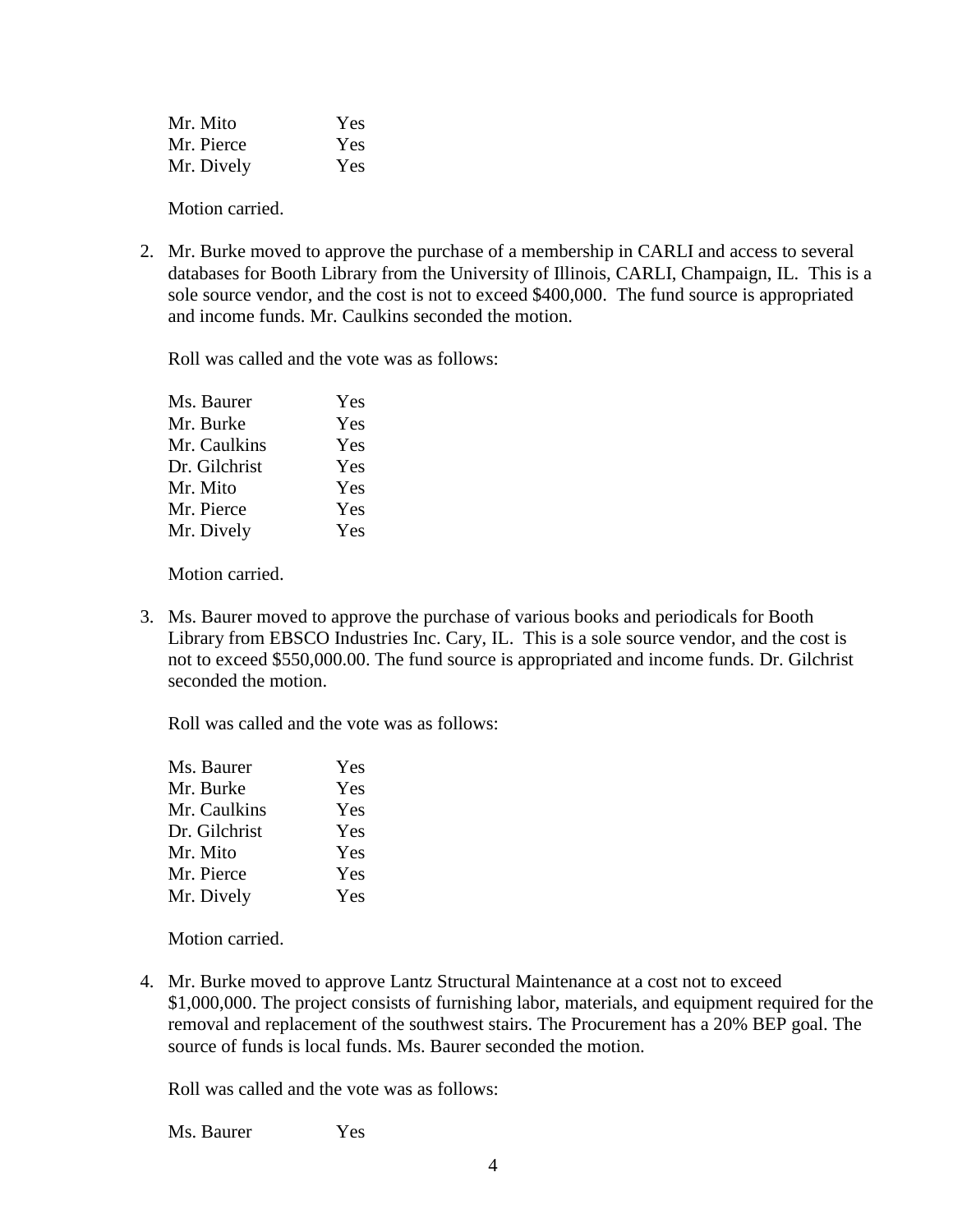| Mr. Burke     | Yes |
|---------------|-----|
| Mr. Caulkins  | Yes |
| Dr. Gilchrist | Yes |
| Mr. Mito      | Yes |
| Mr. Pierce    | Yes |
| Mr. Dively    | Yes |

5. Mr. Caulkins moved to approve Marketing Services at a cost not to exceed \$600,000.00 in the first renewal period. This purchase is for oversight and management of traditional media planning and placement for TV, radio, print, digital, outdoor and sponsorship opportunities as well as consultation. The recommended vendor is Thorburn Group, Minneapolis, MN. There were no BEP goals set for this purchase. The fund source is appropriated, income and local funds. Ms. Baurer seconded the motion.

Roll was called and the vote was as follows:

| Ms. Baurer    | Yes |
|---------------|-----|
| Mr. Burke     | Yes |
| Mr. Caulkins  | Yes |
| Dr. Gilchrist | Yes |
| Mr. Mito      | Yes |
| Mr. Pierce    | Yes |
| Mr. Dively    | Yes |

Motion carried.

6. Mr. Mito moved to approve Computer Equipment at a cost not to exceed \$700,000. This purchase includes network, server and storage equipment to update equipment in the Data Center. The recommended vendor is CDW-G, Vernon Hills, IL. There were no BEP goals set for this purchase. The fund source is local funds. Ms. Baurer seconded the motion.

Roll was called and the vote was as follows:

| Ms. Baurer    | Yes |
|---------------|-----|
| Mr. Burke     | Yes |
| Mr. Caulkins  | Yes |
| Dr. Gilchrist | Yes |
| Mr. Mito      | Yes |
| Mr. Pierce    | Yes |
| Mr. Dively    | Yes |

Motion carried.

7. Mr. Pierce moved to approve the Contract Renewal and Successor Agreement for Carpenters Local #243. The Carpenters Local #243 ratified the agreement on March 9, 2018, and the agreement is to be effective May 1, 2018, through April 30, 2021. There are approximately 7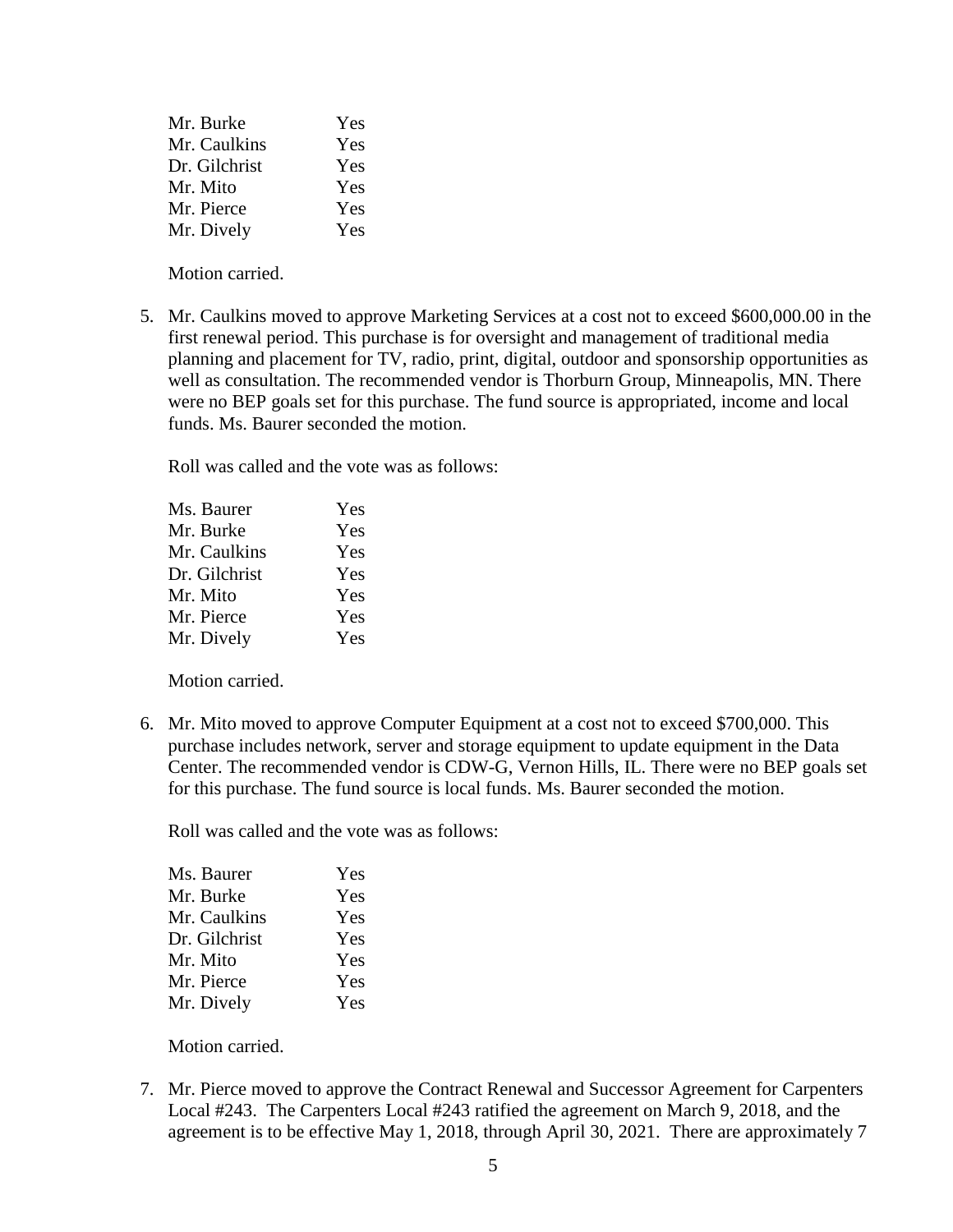employees in the bargaining unit. Members of this unit will not receive an hourly wage increase. During the term of the agreement, they will receive the higher of their current wage or prevailing rate as established by the Illinois Department of Labor. Mr. Burke seconded the motion.

Roll was called and the vote was as follows:

| Ms. Baurer    | Yes |
|---------------|-----|
| Mr. Burke     | Yes |
| Mr. Caulkins  | Yes |
| Dr. Gilchrist | Yes |
| Mr. Mito      | Yes |
| Mr. Pierce    | Yes |
| Mr. Dively    | Yes |
|               |     |

Motion carried.

8. Mr. Pierce moved to approve the Contract Renewal and Successor Agreement for FOP Labor Council. The agreement was ratified on February 12, 2018 and is effective July 1, 2016, through June 30, 2019. There are approximately 10 employees in the bargaining unit. Members of this unit will not receive an hourly wage increase. During the term of the agreement, they will receive the higher of their current wage or prevailing rate as established by the Illinois Department of Labor. Cost of the settlement – bargaining unit employees shall receive a zero percent wage increase for year one, a one percent (1%) wage increase for year two, and a one percent (1%) wage increase for year three. Mr. Burke seconded the motion.

Roll was called and the vote was as follows:

| Ms. Baurer    | Yes |
|---------------|-----|
| Mr. Burke     | Yes |
| Mr. Caulkins  | Yes |
| Dr. Gilchrist | Yes |
| Mr. Mito      | Yes |
| Mr. Pierce    | Yes |
| Mr. Dively    | Yes |

Motion carried.

9. Mr. Burke moved to approve the awarding of tenure for 15 candidates who were presented by Dr. Gatrell. Ms. Baurer seconded the motion.

**Gurkan I. Akalin**, Assistant Professor, School of Business **Matthew Boonstra**, Assistant Professor, Department of Art **Wutthigrai Boonsuk**, Assistant Professor, School of Technology **Anne Thibault Geen**, Assistant Professor, Department of Theatre Arts **Angela Glaros**, Assistant Professor, Department of Sociology, Anthropology and Criminology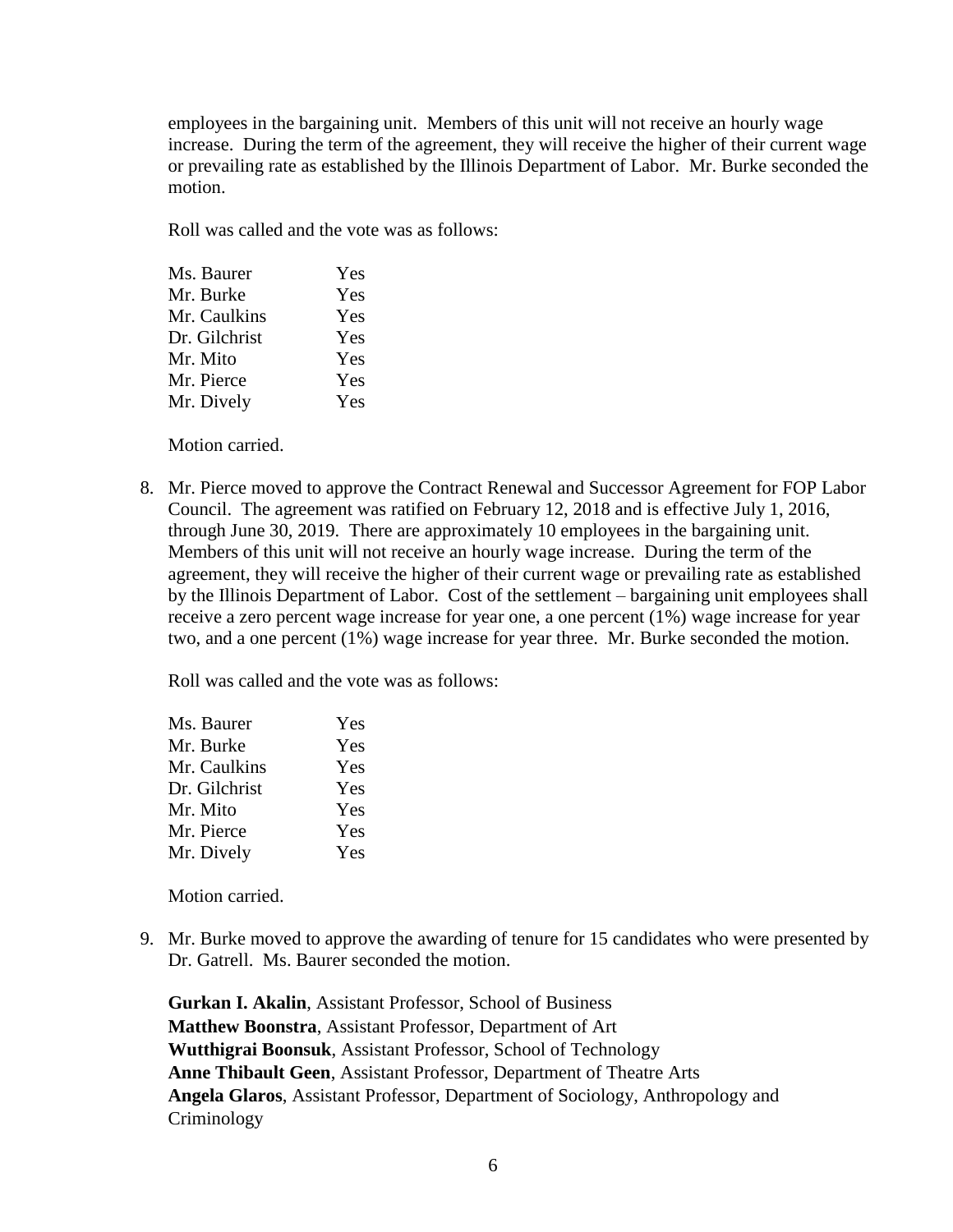**David Grace**, Assistant Professor, Department of Educational Leadership **Kathryn Havercroft**, Assistant Professor, Department of Special Education **Jamila D. (Smith) Hunter**, Assistant Professor, Department of English **Grant S. Lakeland**, Assistant Professor, Department of Mathematics and Computer Science **Alicia Neal**, Assistant Professor, Department of Music **Andrew Parrish**, Assistant Professor, Department of Mathematics and Computer Science **William N. Schultz, Jr.**, Assistant Professor, Library Services **Rebecca Tadlock-Marlo**, Assistant Professor, Department of Counseling and Student Development **Chao Wen**, Assistant Professor, School of Business **Zach Newell,** Dean of the Booth Library

Roll was called and the vote was as follows:

| Ms. Baurer    | Yes |
|---------------|-----|
| Mr. Burke     | Yes |
| Mr. Caulkins  | Yes |
| Dr. Gilchrist | Yes |
| Mr. Mito      | Yes |
| Mr. Dively    | Yes |

Motion carried.

10. Mr. Pierce moved to approve the tuition recommendation for FY19. Ms. Baurer seconded the motion.

# **FY19 Tuition (Fall 2018, Spring 2019, Summer 2019)**

**Undergraduate** - A student who has not earned the baccalaureate degree will pay the following tuition:

|                                                                                                  | <b>Illinois Resident</b> |                      |                 |
|--------------------------------------------------------------------------------------------------|--------------------------|----------------------|-----------------|
|                                                                                                  | <b>Present</b>           | <b>Proposed</b>      | <b>Increase</b> |
| FY19 New Students – Per Semester Hour<br>Continuing, Non-guaranteed Students – Per Semester Hour | \$289.00                 | \$296.00<br>\$292.00 | \$3.00          |

Effective FY05, state law (110 ILCS 665/10-120) provides that tuition for new undergraduate Illinois resident students will remain the same for four continuous academic years. The guaranteed tuition rate period is extended for undergraduate degree programs approved by the University for completion in more than four years. The extension is limited to the minimum number of additional semester(s) to complete the program as approved by the University. This list of programs approved by the University for completion in more than four years is maintained by the Provost. In addition, state law limits the tuition increase applied in a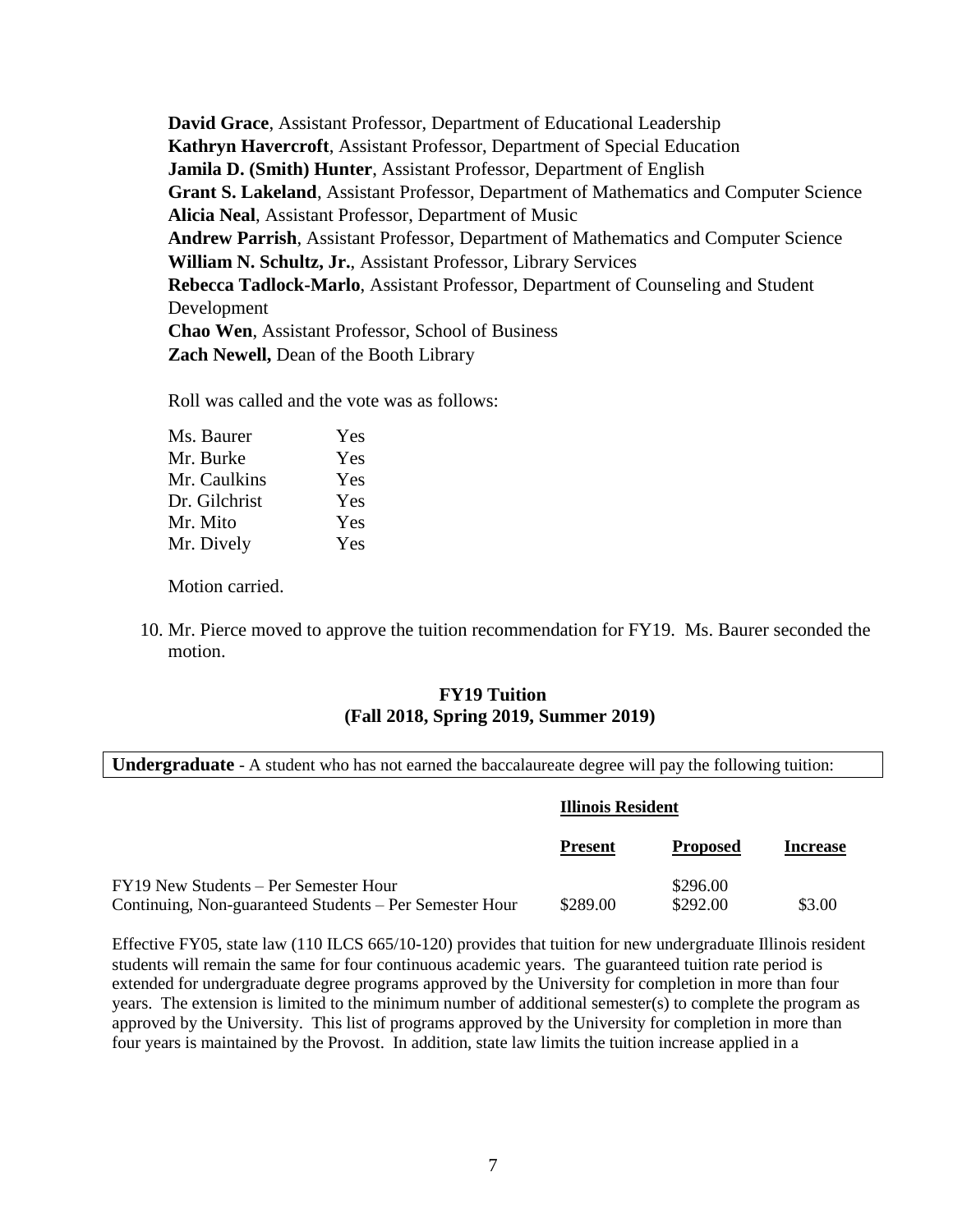# **2018-2019 Tuition Recommendations (Cont.)**

continuing resident undergraduate student's fifth and sixth years. Continuing, non-guaranteed students are charged the guaranteed student rate for first fiscal year prior to the current year.

| Previous Resident Rates:                     |          |
|----------------------------------------------|----------|
| FY18 Guaranteed Students – Per Semester Hour | \$292.00 |
| FY17 Guaranteed Students – Per Semester Hour | \$289.00 |
| FY16 Guaranteed Students – Per Semester Hour | \$285.00 |
|                                              |          |

#### **Non-Resident**

|                                                                                                                                                    | <b>Present</b>                   | <b>Proposed</b>      | <b>Increase</b> |
|----------------------------------------------------------------------------------------------------------------------------------------------------|----------------------------------|----------------------|-----------------|
| FY19 New Students – Per Semester Hour<br>Continuing Students – Per Semester Hour                                                                   | \$365.00                         | \$370.00<br>\$370.00 | \$5.00          |
| <b>Previous Non-Resident Rates:</b><br>FY18 Students – Per Semester Hour<br>FY17 Students – Per Semester Hour<br>FY16 Students – Per Semester Hour | \$365.00<br>\$361.00<br>\$356.00 |                      |                 |

**Graduate -** A post-baccalaureate student will pay the following tuition (regardless of the level of courses in which he/she enrolls):

|                          | <b>Illinois Resident</b> |                 |                 |
|--------------------------|--------------------------|-----------------|-----------------|
|                          | <b>Present</b>           | <b>Proposed</b> | <b>Increase</b> |
| <b>Per Semester Hour</b> | \$292.00                 | \$299.00        | \$7.00          |
|                          | <b>Non-Resident</b>      |                 |                 |
|                          | <b>Present</b>           | <b>Proposed</b> | <b>Increase</b> |
| <b>Per Semester Hour</b> | \$701.00                 | \$718.00        | \$17.00         |

Roll was called and the vote was as follows:

| Ms. Baurer    | Yes |
|---------------|-----|
| Mr. Burke     | Yes |
| Mr. Caulkins  | No. |
| Dr. Gilchrist | Yes |
| Mr. Mito      | Yes |
| Mr. Pierce    | Yes |
| Mr. Dively    | Yes |
|               |     |

Motion carried.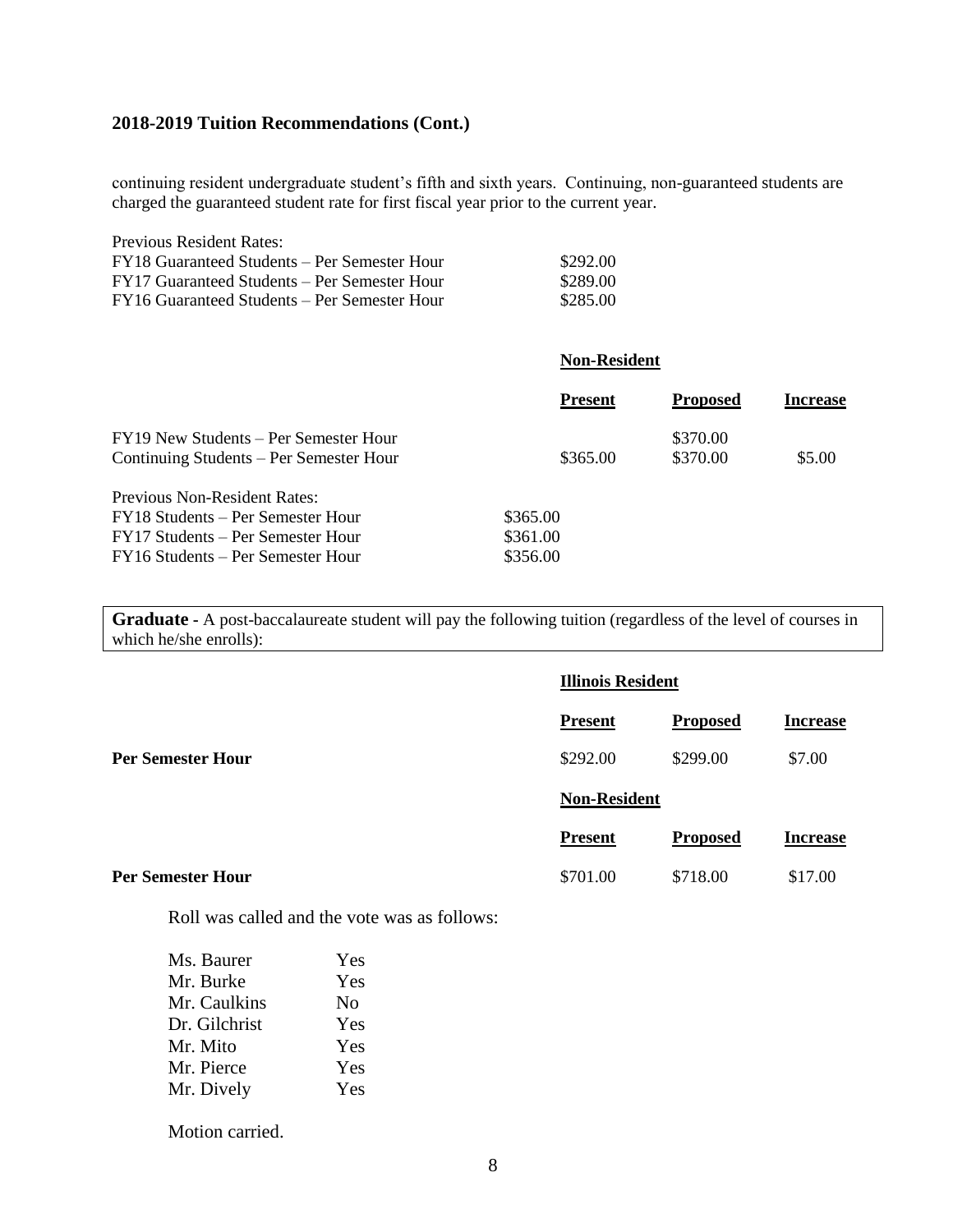11. Mr. Burke moved to approve Special Fees requested by the College of Education and Professional Studies, and College of Arts & Humanities to cover additional expenses associated with the supervision of off-site learning experiences (such as internships and student teaching) and specialized equipment, respectively for FY 19. Mr. Mito seconded the motion.

#### **College of Education**

| <b>HST 4275-1HR</b> | \$6.00   |
|---------------------|----------|
| <b>HST 4275-2HR</b> | \$12.00  |
| <b>HST 4275-3HR</b> | \$18.00  |
| <b>HST 4275-4HR</b> | \$24.00  |
| <b>HST 4275-5HR</b> | \$30.00  |
| <b>HST 4275-6HR</b> | \$36.00  |
| <b>STG 4001</b>     | \$250.00 |
|                     |          |

## **College of Arts & Humanities**

| \$45.00 |
|---------|
| \$45.00 |
| \$45.00 |
| \$45.00 |
|         |

Roll was called and the vote was as follows:

| Ms. Baurer    | Yes            |
|---------------|----------------|
| Mr. Burke     | Yes            |
| Mr. Caulkins  | N <sub>0</sub> |
| Dr. Gilchrist | Yes            |
| Mr. Mito      | Yes            |
| Mr. Pierce    | Yes            |
| Mr. Dively    | Yes            |

Motion carried.

12. Mr. Pierce moved to approve the new program request for B.S. in Electrical Engineering. The proposed program utilizes the existing courses and lab facilities in the department. According to the U.S. Department of Education, there is a strong need for graduates in Science, Technology, Engineering, and Math (STEM). The program is anticipated to have a Fall 2019 start; although the approval process may result in a Fall 2020 launch. Mr. Caulkins seconded the motion.

| Ms. Baurer    | Yes |
|---------------|-----|
| Mr. Burke     | Yes |
| Mr. Caulkins  | Yes |
| Dr. Gilchrist | Yes |
| Mr. Mito      | Yes |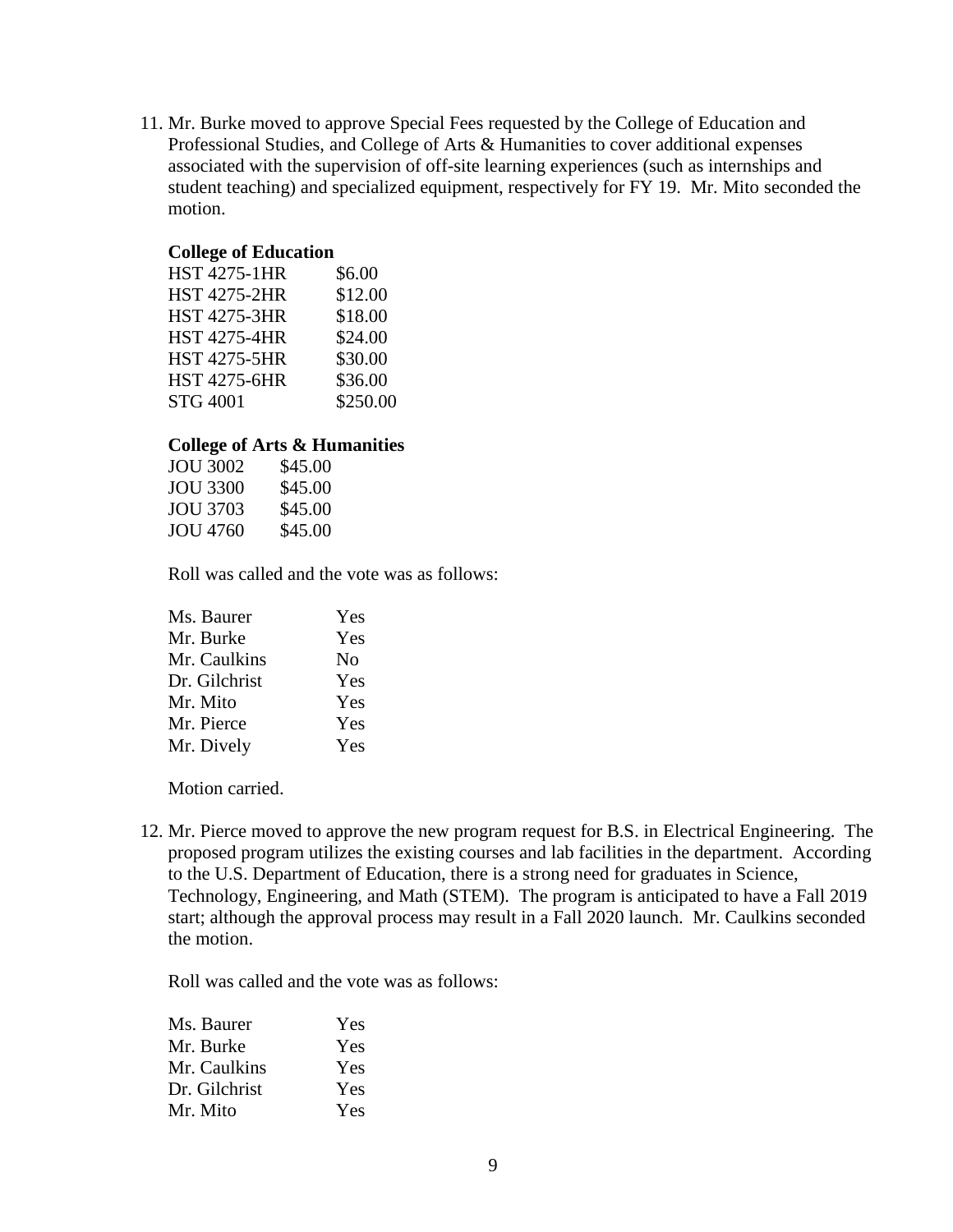| Mr. Pierce | Yes |
|------------|-----|
| Mr. Dively | Yes |

13. Ms. Baurer moved to approve the new program request for B.A. in Television & Video Production. The proposed major is the expansion and refinement of Communication Studies' existing Electronic Media Production concentration. The proposed standalone major will increase the visibility off EIU's television and video production curriculum and enhance enrollment. Mr. Pierce seconded the motion.

Roll was called and the vote was as follows:

| Ms. Baurer    | Yes |
|---------------|-----|
| Mr. Burke     | Yes |
| Mr. Caulkins  | Yes |
| Dr. Gilchrist | Yes |
| Mr. Mito      | Yes |
| Mr. Pierce    | Yes |
| Mr. Dively    | Yes |
|               |     |

Motion carried.

14. Ms. Baurer moved to approve the Renewable Energy Center Settlement Agreement - EIU and Honeywell. The settlement agreement will resolve all outstanding issues and claims, legal and otherwise, amicably and without assignment of fault or liability to any party. The university will receive cash, and forbearance of its future financial obligations in return for releasing all parties, and this agreement will permanently resolve all claims. Mr. Caulkins seconded the motion.

Roll was called and the vote was as follows:

| Ms. Baurer    | Yes |
|---------------|-----|
| Mr. Burke     | Yes |
| Mr. Caulkins  | Yes |
| Dr. Gilchrist | Yes |
| Mr. Mito      | Yes |
| Mr. Pierce    | Yes |
| Mr. Dively    | Yes |

Motion carried

15. Mr. Caulkins moved to approve the Appropriated and Income Fund budget for Intercollegiate Athletics. Board of Trustees Regulation IV.J.2.b. provides that state appropriations can be used for the support of Intercollegiate Athletics up to 1.5%. In FY 18, the amount of appropriated dollars used to support athletics is projected at 1.65%. Ms. Baurer seconded the motion.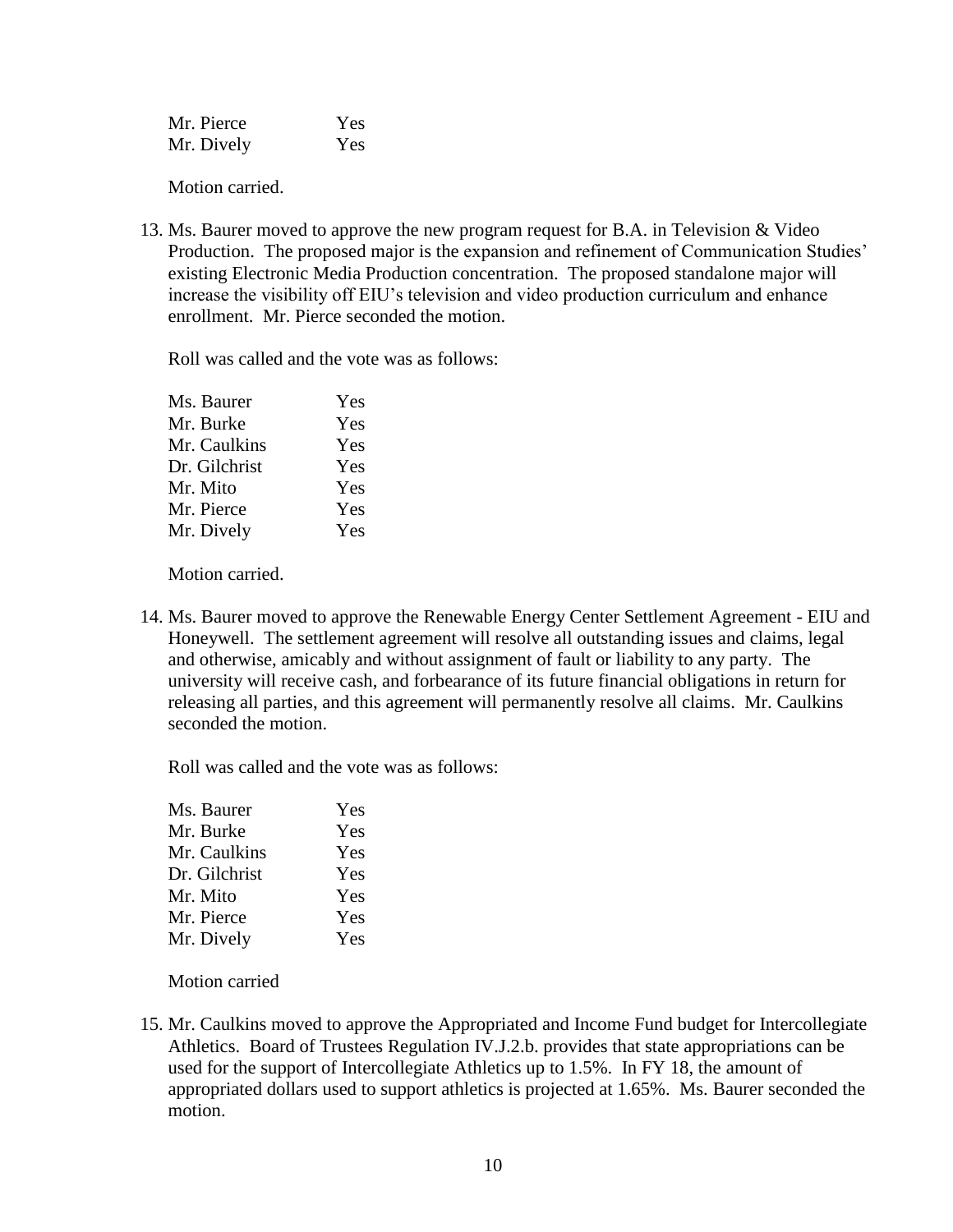Roll was called and the vote was as follows:

| Ms. Baurer    | Yes |
|---------------|-----|
| Mr. Burke     | Yes |
| Mr. Caulkins  | Yes |
| Dr. Gilchrist | Yes |
| Mr. Mito      | Yes |
| Mr. Pierce    | Yes |
| Mr. Dively    | Yes |

Motion carried

16. Ms. Baurer moved to approve the proposed student fee. The proposed graduate student fee is \$3.00 per semester or summer session for all graduate students enrolled in at least one semester hour of graduate course work on campus, online, or at an off-site location. Mr. Pierce seconded the motion.

Roll was called and the vote was as follows:

| Ms. Baurer    | Yes |
|---------------|-----|
| Mr. Burke     | Yes |
| Mr. Caulkins  | Yes |
| Dr. Gilchrist | Yes |
| Mr. Mito      | Yes |
| Mr. Pierce    | Yes |
| Mr. Dively    | Yes |

Motion carried

17. Mr. Miller conducted the election of officers for the Board of Trustees 2018-2019 term.

Mr. Dively nominated Mr. Burke for Chairperson. Ms. Baurer moved to close the nominations; Mr. Caulkins seconded the motion. Mr. Burke was elected Chairperson by secret ballot.

Mr. Caulkins nominated Ms. Baurer for Vice Chairperson. Dr. Gilchrist moved to close the nominations; Mr. Pierce seconded the motion.

| Ms. Baurer    | Abstain |
|---------------|---------|
| Mr. Burke     | Yes     |
| Mr. Caulkins  | Yes     |
| Dr. Gilchrist | Yes     |
| Mr. Mito      | Yes     |
| Mr. Pierce    | Yes     |
| Mr. Dively    | Yes     |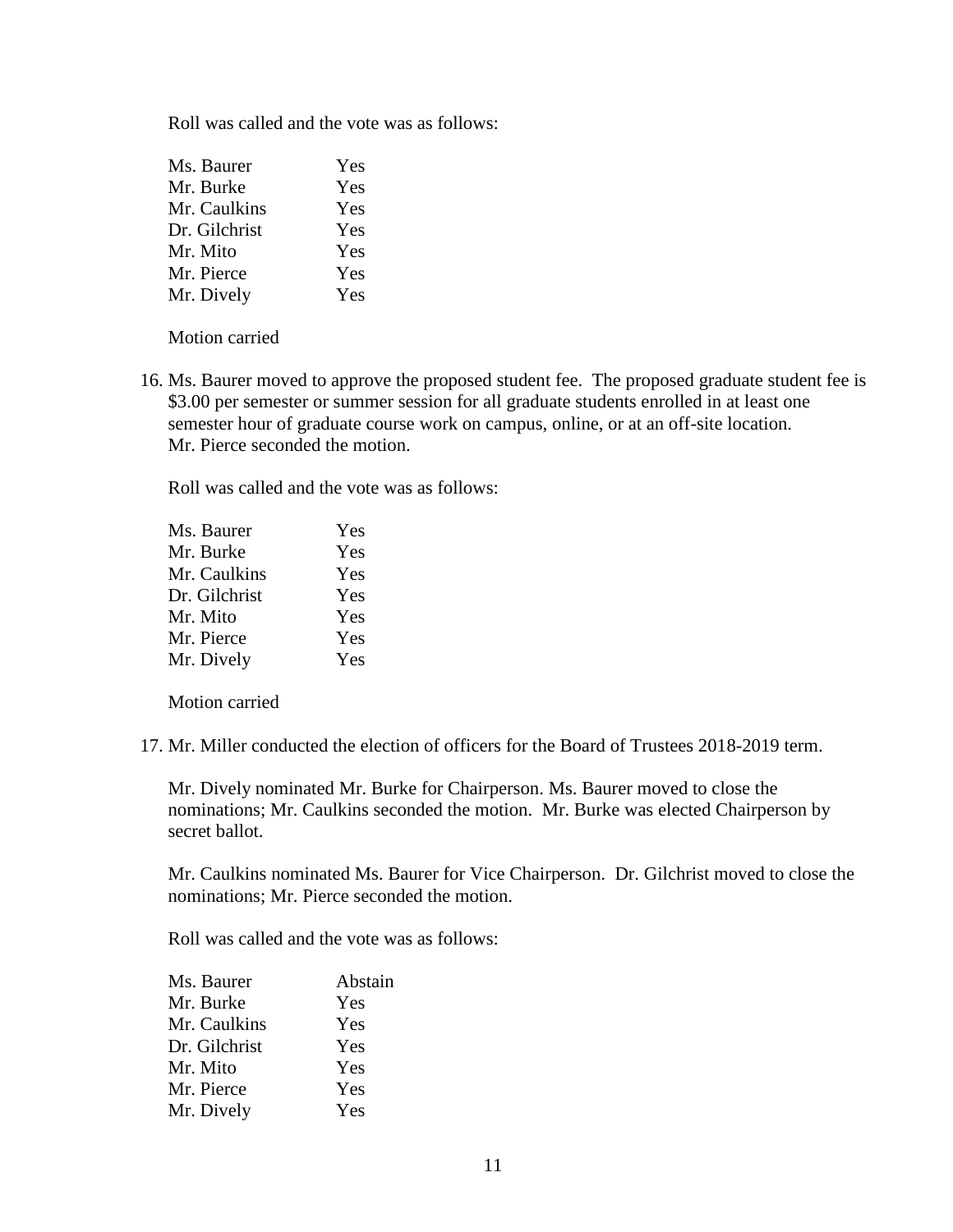Ms. Baurer was elected Vice Chairperson.

Mr. Burke nominated Mr. Mito for Secretary. Mr. Dively moved to close the nominations; Mr. Caulkins seconded the motion. Mr. Mito was elected Secretary by secret ballot.

Mr. Dively nominated Mr. Thompson for Member Pro Tem. Mr. Caulkins moved to close the nominations; Ms. Baurer seconded the motion.

Roll was called and the vote was as follows:

| Ms. Baurer    | Yes |
|---------------|-----|
| Mr. Burke     | Yes |
| Mr. Caulkins  | Yes |
| Dr. Gilchrist | Yes |
| Mr. Mito      | Yes |
| Mr. Pierce    | Yes |
| Mr. Dively    | Yes |

Mr. Thompson was elected Member Pro Tem.

#### **Information Items**

#### **President's Report**

President Glassman introduced Dr. Bill Minnis, Interim Dean of the Lumpkin College of Business and Applied Science.

Dean Richard England gave a report about EIU's Sandra and Jack Pine Honors College, which helps strong students flourish by offering rigorous Honors courses, extracurricular opportunities, a variety of scholarships, and support for undergraduate research and study abroad. There are 383 students enrolled in the three Honors programs, which consist of General Honors, University Honors, and Departmental Honors. In addition, Dean England spoke about URSCA Grants which, each year, are given to 20-30 undergraduates of all disciplines with at least a 3.0 GPA. Next, Dean England described the extracurricular activities offered in the Honors Program. Finally, he discussed the outcomes of this program which include: participatory learning, higher graduation rates, national achievements, and a community committed to excellence.

## **Reports from Constituencies**

#### Faculty Senate

Dr. Ellen Corrigan shared information on the Shared Governance Visioning Committee, which has been assembled in response to feedback from the most recent HLC site visit team report. The committee's purpose is to address & work toward remedying situations mentioned in the report. A shared governance model has been proposed. Dr. Corrigan also mentioned action taken on several resolutions before the Faculty Senate, and items for discussion at their upcoming summer meeting.

## Staff Senate

Mr. Jody Stone reported that the Staff Senate is doing whatever it can to help morale on campus.